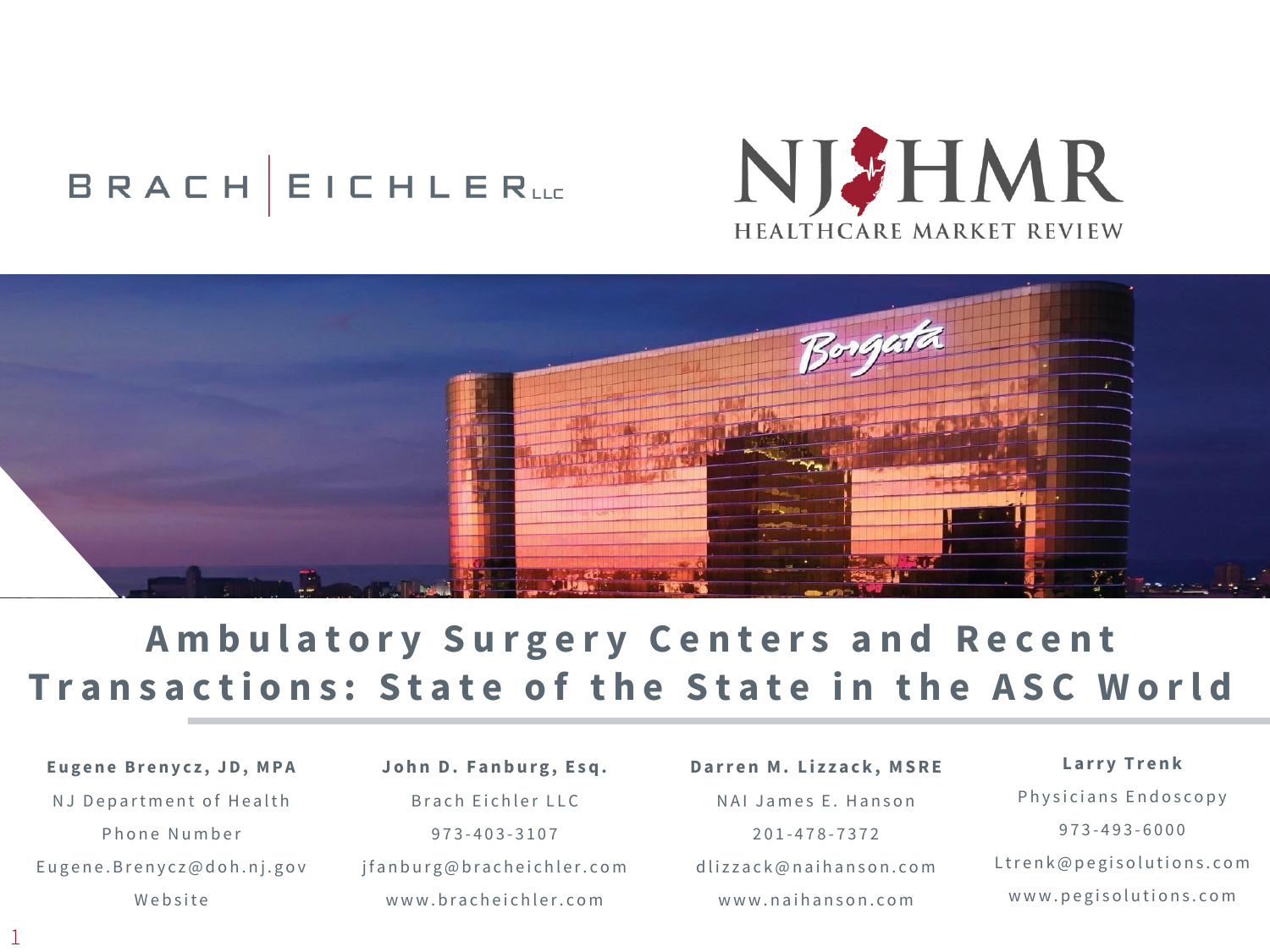### **P R E S E N T E R S**

#### **Eugene Brenycz, JD, MPA Regulatory Officer, NJ Department of Health**

Gene has been with the Department of Health (DoH) since 2005. He started drafting regulations for long-term care facilities and upon the merger of the long-term care and acute care licensing programs in 2006 began working on acute care rules as well. In 2009 after the passage of the "Codey Law," he was tasked with becoming the program's expert in this area.

Prior to employment at the DoH, he spent five-plus years in the Department of Law and Public Safety, Division of Consumer Affairs, drafting regulations governing various professional licensing boards.

Gene received his B.S. degree from Seton Hall University, majoring in Chemistry and Psychology, his M.P.A. from Seton Hall as well, and his J.D. from the Seton Hall University School of Law. Gene is admitted to the Bar in the States of New Jersey and New York, as well as being registered as a patent attorney with the United States Patent and Trademark Office.



#### **John D. Fanburg, Esq. Managing Member, Chair, Healthcare Law, Brach Eichler LLC**

John D. Fanburg has more than 30 years of experience in health and hospital law, with an emphasis on corporate, transactional, and regulatory matters for physicians and healthcare institutions. A recognized leader in this sector, John is known for excellence in transactions, perseverance in deal-making, and strength in corporate, M&A, and regulatory matters.

His broad experience representing major hospitals, diverse medical groups, solo practitioners, and statewide physician specialty organizations provides him with in-depth knowledge of all aspects of the business of healthcare. He helps healthcare providers position themselves to deal with the constantly evolving medical marketplace, particularly healthcare reform. John provides counsel on strategic alliances and transactions relating to physician practices, hospitals, ACOs, ambulatory surgery centers, and medical homes. He also offers guidance on regulatory compliance, corporate compliance, HIPAA, litigation, and government investigations.

A member of the firm's Executive Committee, John is the recipient of a number of honors and awards.



### **BRACH EICHLERLLE**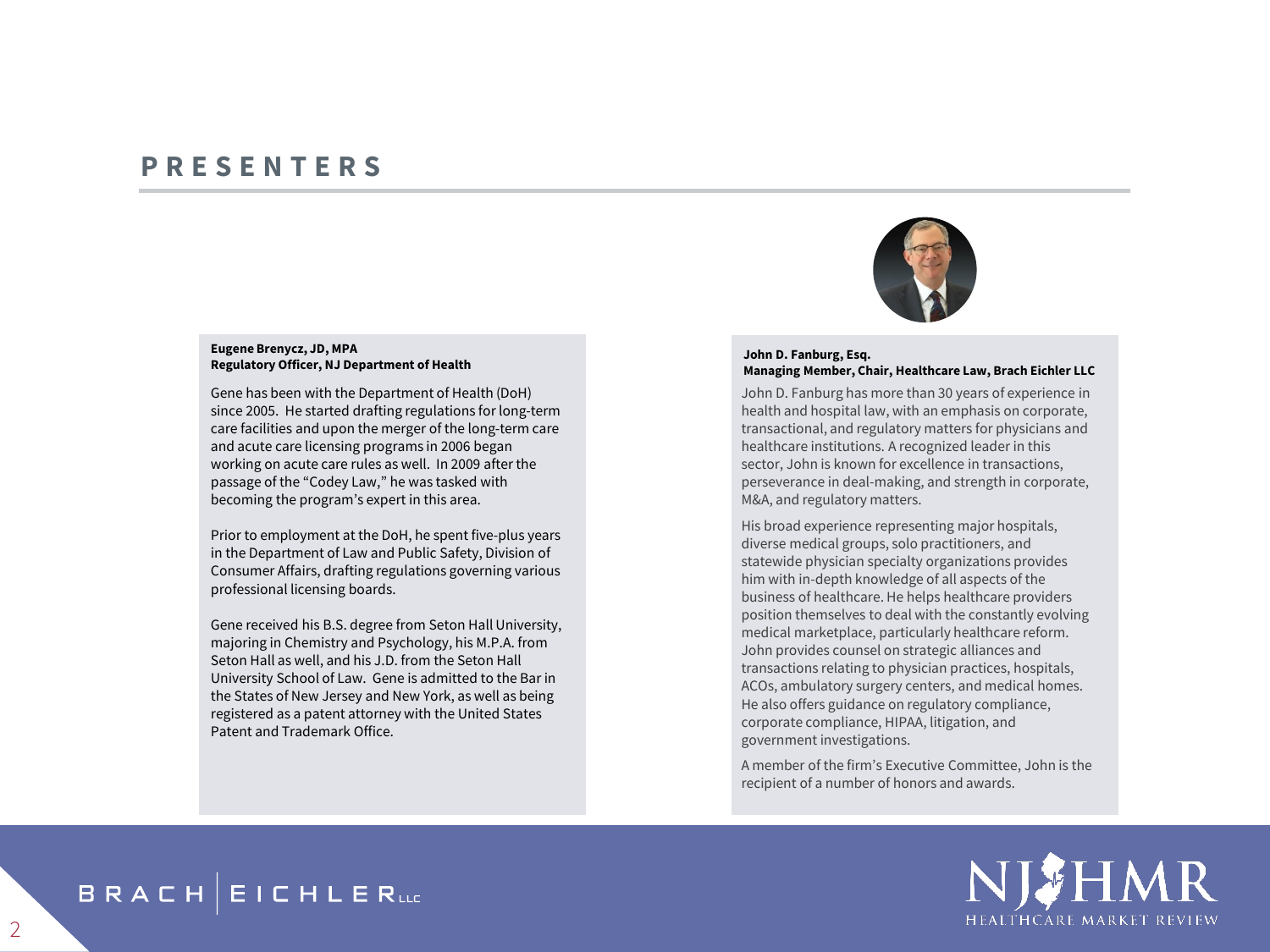### **P R E S E N T E R S**



#### **Darren M. Lizzack, MSRE Vice President, Team Lizzack/Horning, NAI James E. Hanson**

Since partnering with NAI James E. Hanson in 2000, Darren has actively represented clients in the leasing, acquisition and disposition of office, healthcare, and investment sales.

Leveraging a 21+ year career and exceptional knowledge of commercial real estate, Darren advises landlords, tenants, healthcare professionals, and investors to ensure they make informed real estate decisions. A background in finance, economics, real estate investment and development coupled with an extensive network of other highly skilled real estate professionals has given Darren access to a diverse pool of real estate resources.

His greatest assets—integrity and a desire to succeed on behalf of his clients—gives him a direct advantage in cultivating and sustaining relationships with business leaders. He has worked with a range of prominent firms including Hackensack Meridian, Holy Name Hospital, St. Joseph's Hospital, Hudson Regional, Clara Maass, Fresenius, Renaissance, Golden Years, Fertility Institute of New Jersey & New York, SAX (formerly: Hunter Group), Validated Claim Support (VCS) American Red Cross, Bergen Ambulatory, Advanced Diagnostic Imaging, Skin & Laser Center of NJ, and Eye Care Associates of NJ.



#### **Larry Trenk Vice President of Operations, Physicians Endoscopy**

Larry Trenk has been a central player in the ambulatory surgery industry for nearly four decades. Currently, he is a Vice President of Operations for PE GI Solutions overseeing eight ASC's collectively in the New Jersey and New York markets as well as being the operational point person for the development of a GI-centric management services organization in New Jersey. Previously he served as a Market President and Regional Vice President for United Surgical Partners International for over a decade and the Chief Operating Officer for the NJ-based ASC company, Surgem growing that company to 15 facilities over a four year span. Most recently, he was the Vice President for the Trinity Health Of New England Medical Group overseeing nearly 500 employed providers throughout northern Connecticut.

Aside from his managerial responsibilities, he served as the President of the NJ ASC Association for seven years and as a Board member for ten years. Additionally, he was a member of the Board of Directors of the NJ Chapter of the American Heart Association and is committed to promoting stroke awareness given his personal experiences.



### **BRACH EICHLERLLE**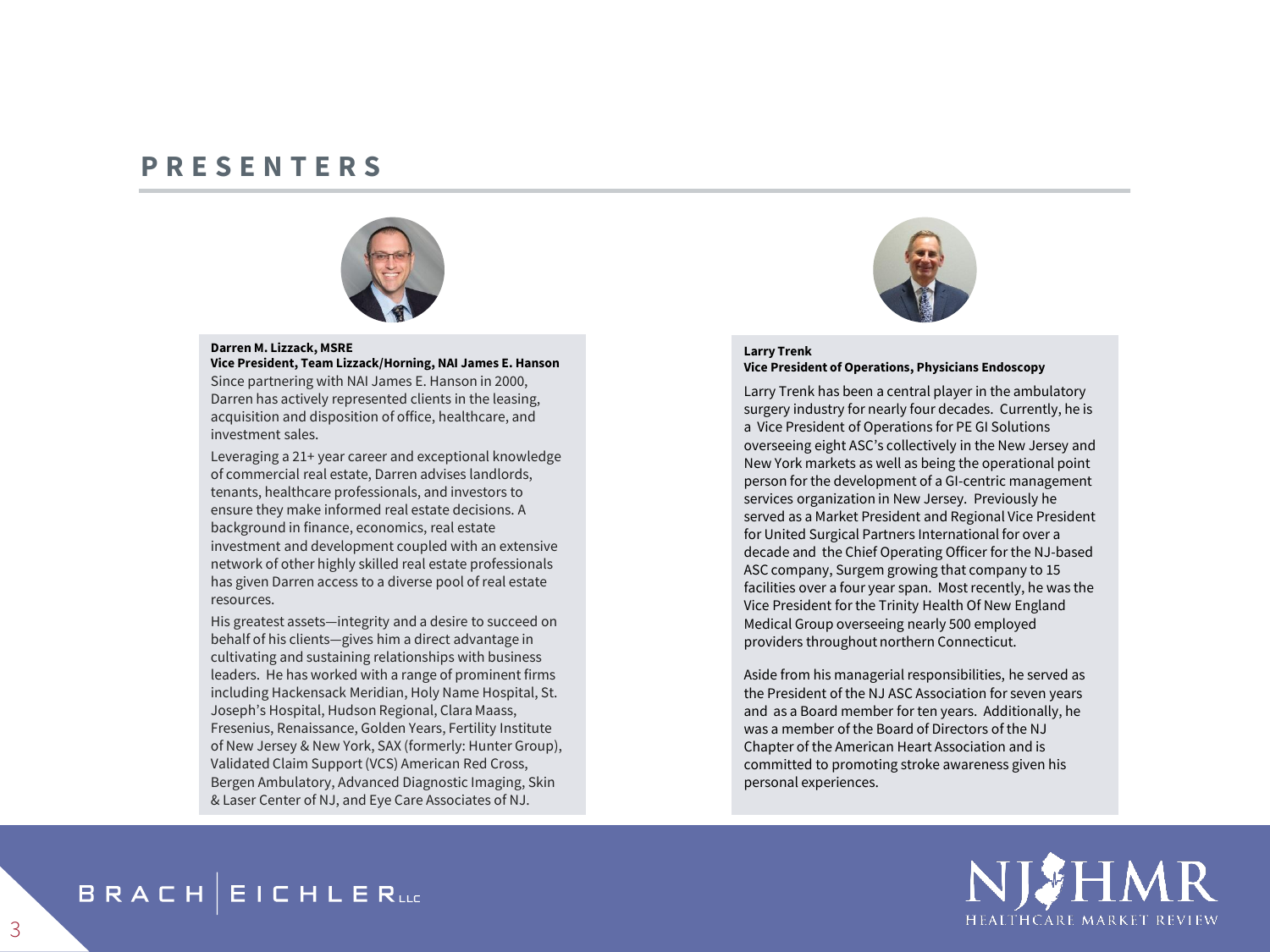### **N J A S C I n d u s t r y - S t a t e o f t h e S t a t e**

- Mature Industry- 40 Years and Counting
- Minimal M & A Opportunities
- Evaporation of OON Strategy
- Greater Procedural Acuity- Total Joints, Spine
- Paradigm Shift- Health Care System Involvement
- CIN's- Referral Streams
- Single Specialty MSO's
- One Room Tuck Ins
- Partnership Succession Planning- FMV Multiples (Buy Ins/Redemptions)



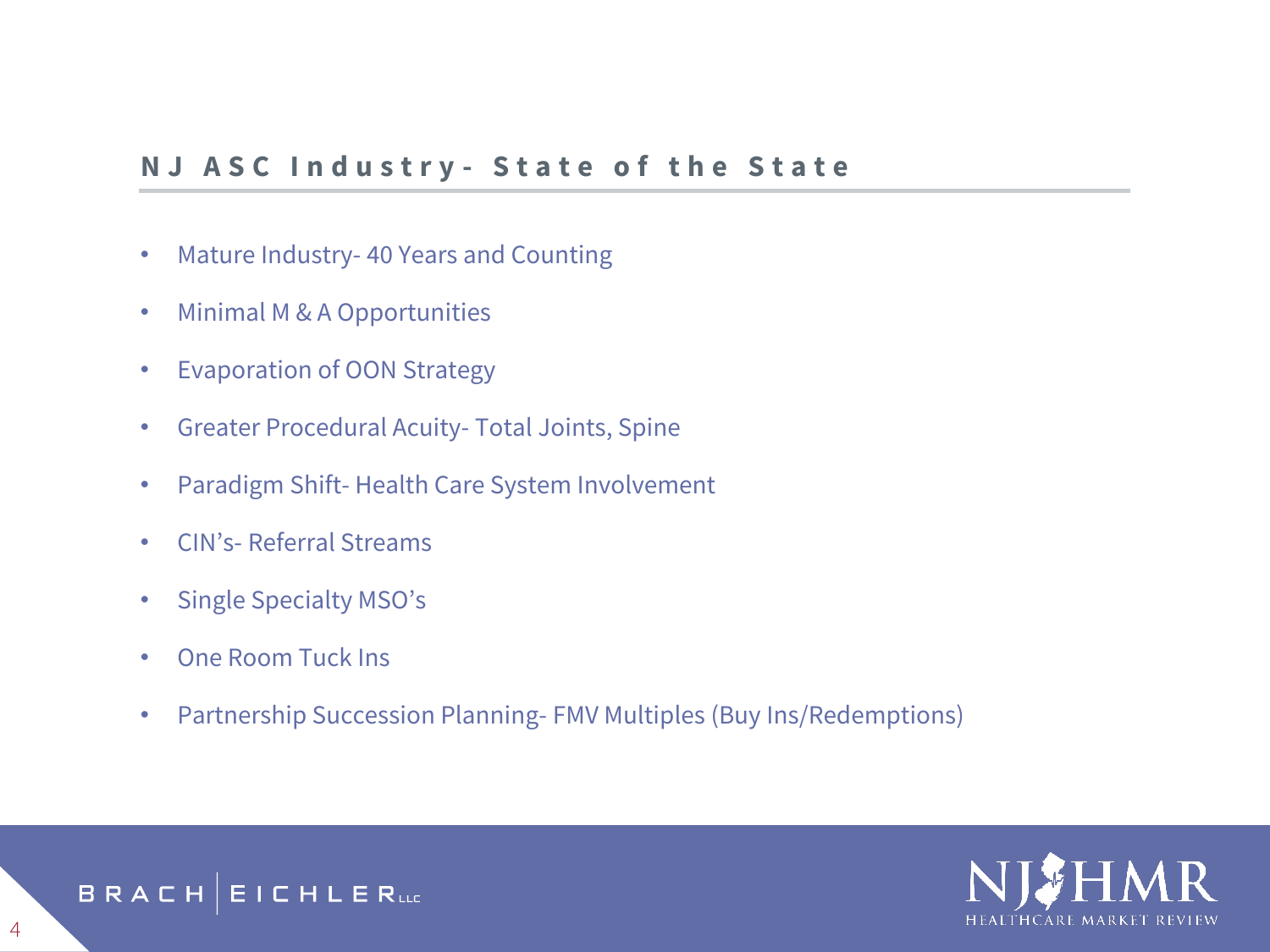### **T H A N K Y O U !**







#### **Eugene Brenycz, JD, MPA John D. Fanburg, Esq.**

Managing Member, Brach Eichler LLC Vice President, NAI James E. Hanson VP Operations, Physicians Endoscopy

Regulatory Office, NJ DOH

Eugene.brenycz@doh.nj.gov

Phone Number

973-403-3107

jfanburg@bracheichler.com

201-478-7372

**Darren M/ Lizzack**

dlizzack@naihanson.com

973-493-6000

**Larry Trenk**

ltrenk@pegisolutions.com





5